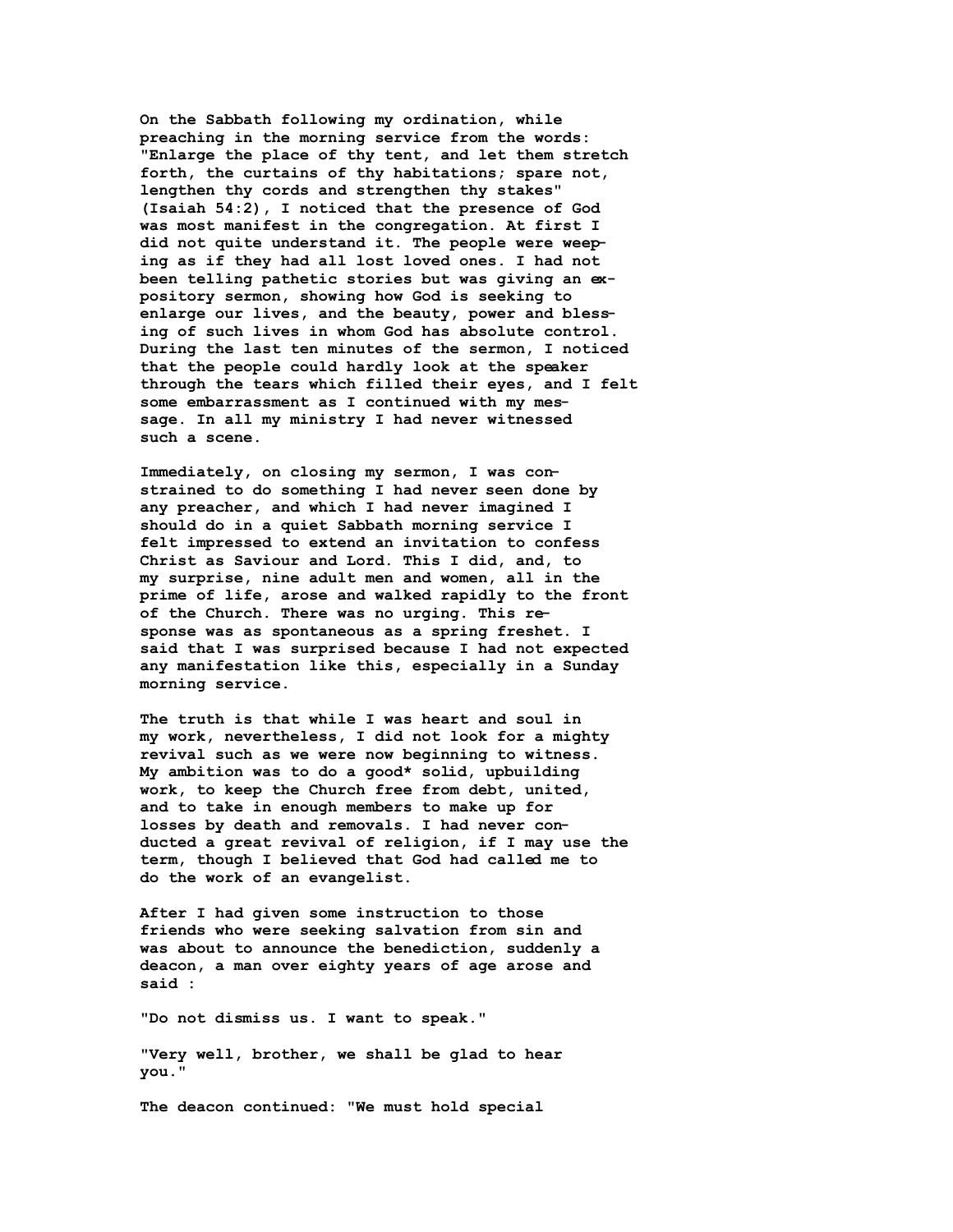**meetings, for the time of a great visitation is at hand. You know, pastor, we are in a revival of religion now and we must keep the doors of the Church open, for the Lord is visiting His people. I lost my wife some months ago and I felt lonely out on the farm, and so I sought the face of God. I have been praying three months for a revival. Some nights I would wake from sleep, get out and kneel down by the side of my bed and pray, how long I do not know. But, finally, God assured me that my prayers would be answered, and the first Sabbath you preached here I knew He was going to bring the blessing to us through your ministry, and now He is pouring out His Spirit and we cannot close this Church."** 

**I replied : "Deacon, I have no barrel of sermons to turn over. It is all I can do to prepare two messages weekly and a prayer meeting address and visit my new congregation, so you must excuse me."** 

**"No, Sir, we cannot excuse you. We want you to preach every night. You can do it, and if you cannot then this Church will do the preaching. I will do my share if necessary. I move you, Sir, that the Church begin tomorrow night to hold special services."** 

**The motion was seconded and carried heartily and I announced that I would do my best. The action of the Church and the souls who were converted that hour revealed that God was answering the prayers of that consecrated deacon.** 

**A large congregation was present that Sabbath night, when twenty-five persons accepted Christ, and so it was every night for two weeks, many were confessing Jesus as Saviour and Lord.** 

**All the neighboring churches received accessions. A small Methodist Church about one mile away, on a quiet road, received thirty-eight most promising young men and women. The Presbyterian Church, less than a mile distant on another country road, welcomed new members. Our own Church received fifty adult people into membership on confession of faith.** 

**But that was not all. The movement spread over a large part of Putnam County, and in the Baptist Churches alone I was kept busy for one year preaching on week nights between the Sabbaths, which I spent with my own Church.** 

**L,ike all true spiritual awakenings, the services were characterized by strong conviction of sin. I shall never forget the confession made by one of**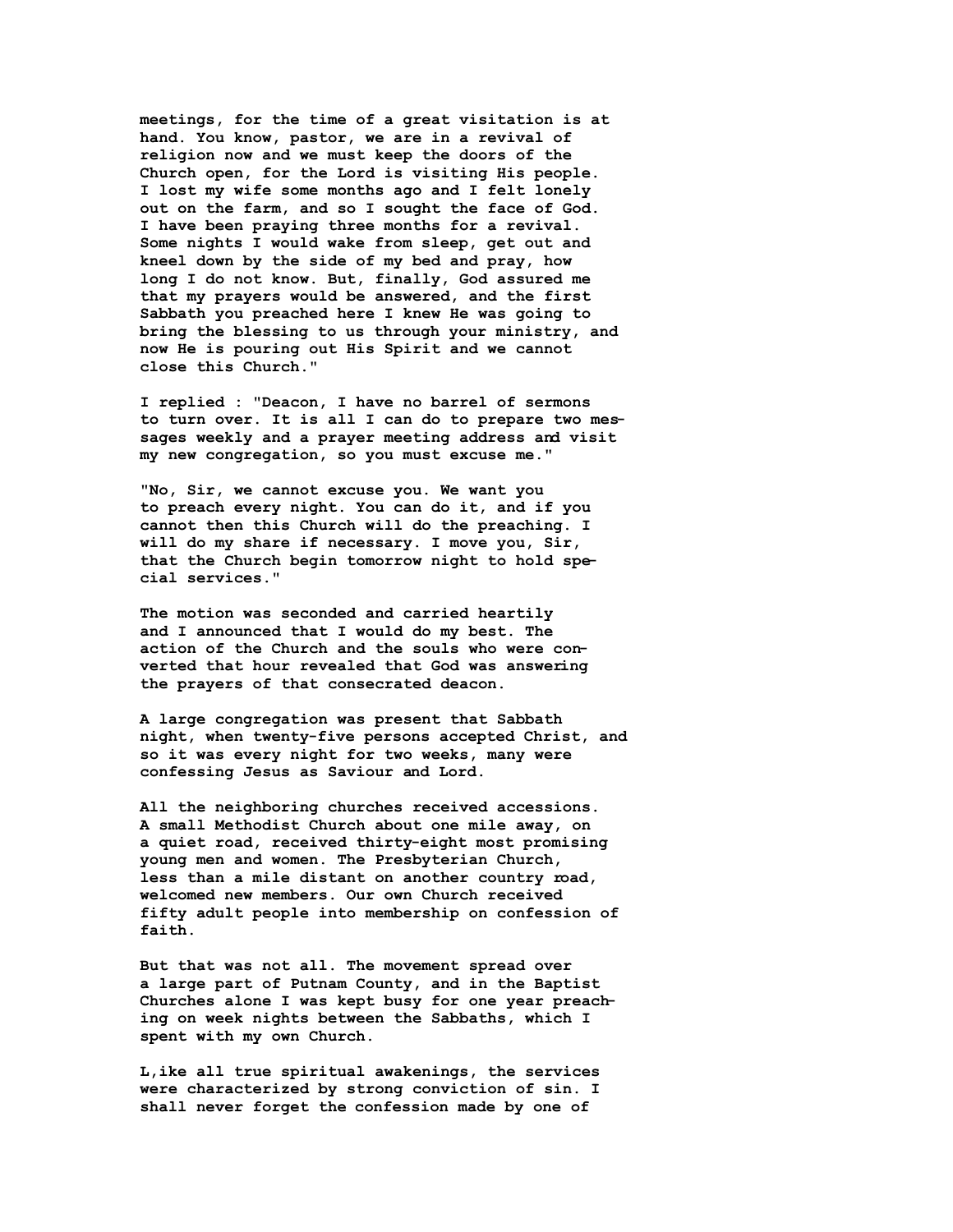**the older members. He was a man universally respected. This brother bought milk from the farmers and sold it in New York. This is his story, as he told it before a large congregation.** 

**He said: "For twenty odd years I have been watering the milk. There is no way I can make restitution for I do not know the people in the city who used the milk. I confess my sin before the Church and the entire community. I am a great sinner, and yet I am a trustee of this Church. You may have been thinking of me as a saint, but I have had no testimony, no peace during all these years. Pray for me."** 

**On the following day this man came to the parsonage with a face that beamed with a light that was not of this world. I had been absent, and on my arrival home found him sitting on the steps waiting for me. We went inside and sat down. "Now, brother, tell me your story," I said. He was laughing and could hardly utter a word because of the joy that filled his life ; Several times he started to speak but hesitated, for his mouth was filled with laughter.** 

**I had most serious concern for him, fearing that he was losing his reason. I had heard of folks who had gone crazy over religion, or better for the want of true religion, and this man seemed to be mentally upset. He said he could not work, that he had spent the day telling his neighbors what had occurred in his life.** 

**I said to him: "Brother, you know when a man gets real religion it makes him want to work. This is a busy season with you farmers. My old Sunday-School teacher used to tell his class that a lazy man cannot be a Christian."** 

**'Then this noble brother replied in quiet, rational tones : " 'I am not beside myself, most noble Felix, but speak the words of truth and soberness/ when I tell you that I was born of God last night."** 

**I now saw that he was gloriously sane, so I said to him, "Go on and tell your experience."** 

**He continued : "When I confessed my sin before the Church the great work of grace began. My wife and I, who live alone, sat up before the kitchen** 

## **220 A PARSON'S ADVENTURES**

**stove all night, reading the Bible, singing the old hymns, praying, and this morning peace came into**